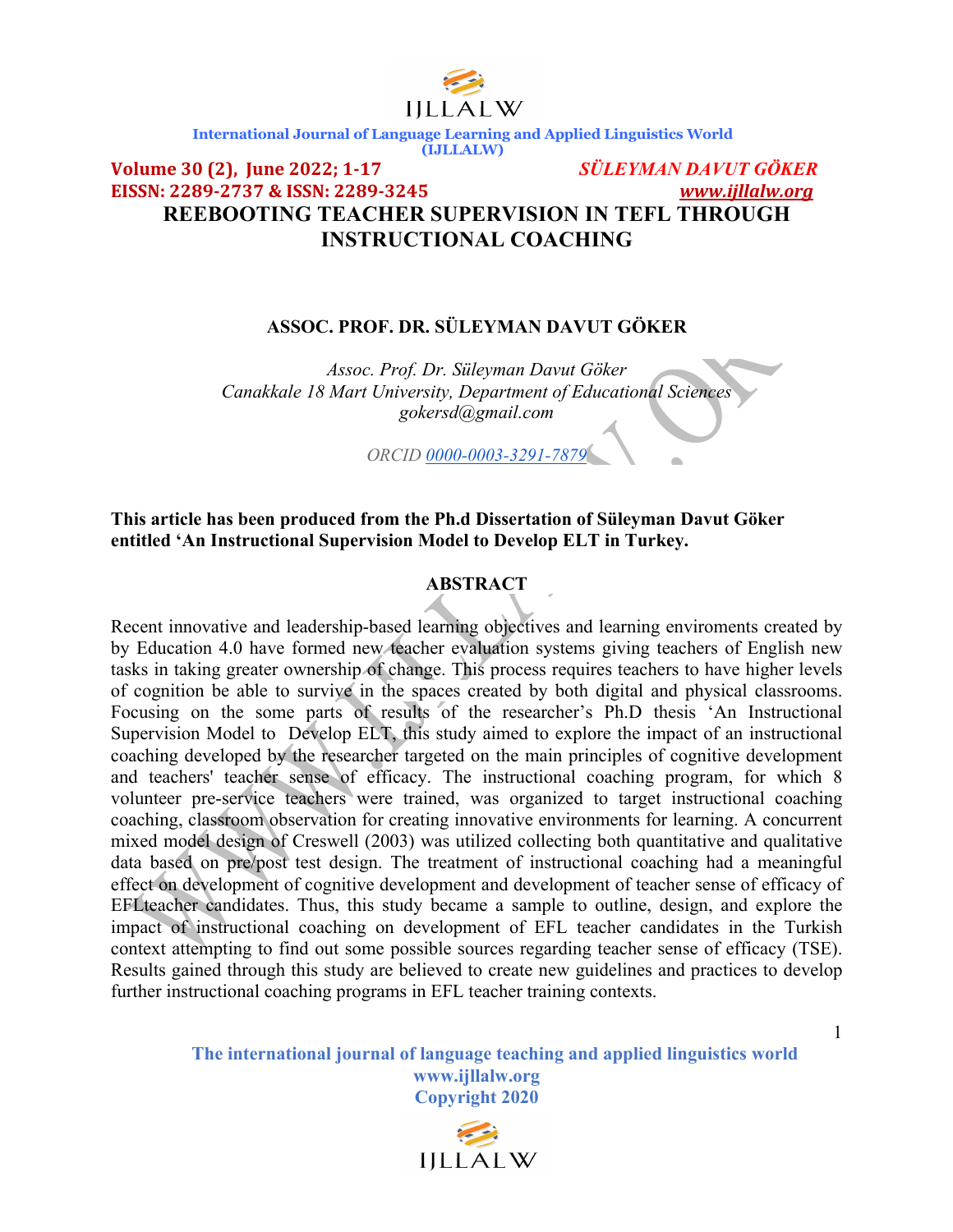

**(IJLLALW)**

#### **Volume 30 (2), June 2022; 1-17** *SÜLEYMAN DAVUT GÖKER* **EISSN: 2289-2737 & ISSN: 2289-3245**  *www.ijllalw.org*

**KEYWORDS:** Instructional coaching, cognitive development, teacher sense of efficacy, EFL teacher candidates, reflection, reflective learning community.

### **INTRODUCTION**

Recent innovative and leadership-based learning objectives and learning enviroments created by by Education 4.0 have formed new teacher evaluation systems giving teachers of English new tasks in taking greater ownership of change. This environment gives EFL teachers imposes them to take more ownership of change in their taching environments. That type of change could only be conducted through a redefinition of teacher evaluation. These Education 4.0 based innovations seem to have accelerated many things. The ways through which EFL teachers change and develop could be possible by means of developing skills in learning management and formation of knowledge abilities considering each society (Sinlarat, 2016). Instructional coaching, within this context, is one of the process evaluation models in teacher evaluation based on cognitive development of teachers (Göker, 1999). Göker (1999) argues that this process-based teacher evaluation requires teachers to gain higher levels of sense of efficacy as well as a more efficient cognitive development. Within this context, this study became a sample to outline, design, and explore the effects of instructional coaching on development of student teachers in EFL given in the Turkish context attempting to find out some possible sources regarding teacher sense of efficacy (TSE).

### **LITERATURE REVIEW**

#### *Innovation in education*

Innovation in education basically means change, creating flexible teachers with higher levels of TSE, lessons, and curriculum and keeping students engaged and excited to learn in a safe, positive learning environment letting them make mistakes, take risks, and ask questions. This process also requires teachers with increased levels of sense of efficacy.

Innovation would just be a word and without the right action plan, the art of education would miss out on some great accomplishments. That's directly concerned with a teacher's cognitive development towards a change. Within this framework, instructional coaching is expected to change teacher behaviors and increase teacher's sense of efficacy introducing a description of new supervisory process of individual reflective practices.

> **The international journal of language teaching and applied linguistics world www.ijllalw.org Copyright 2020**

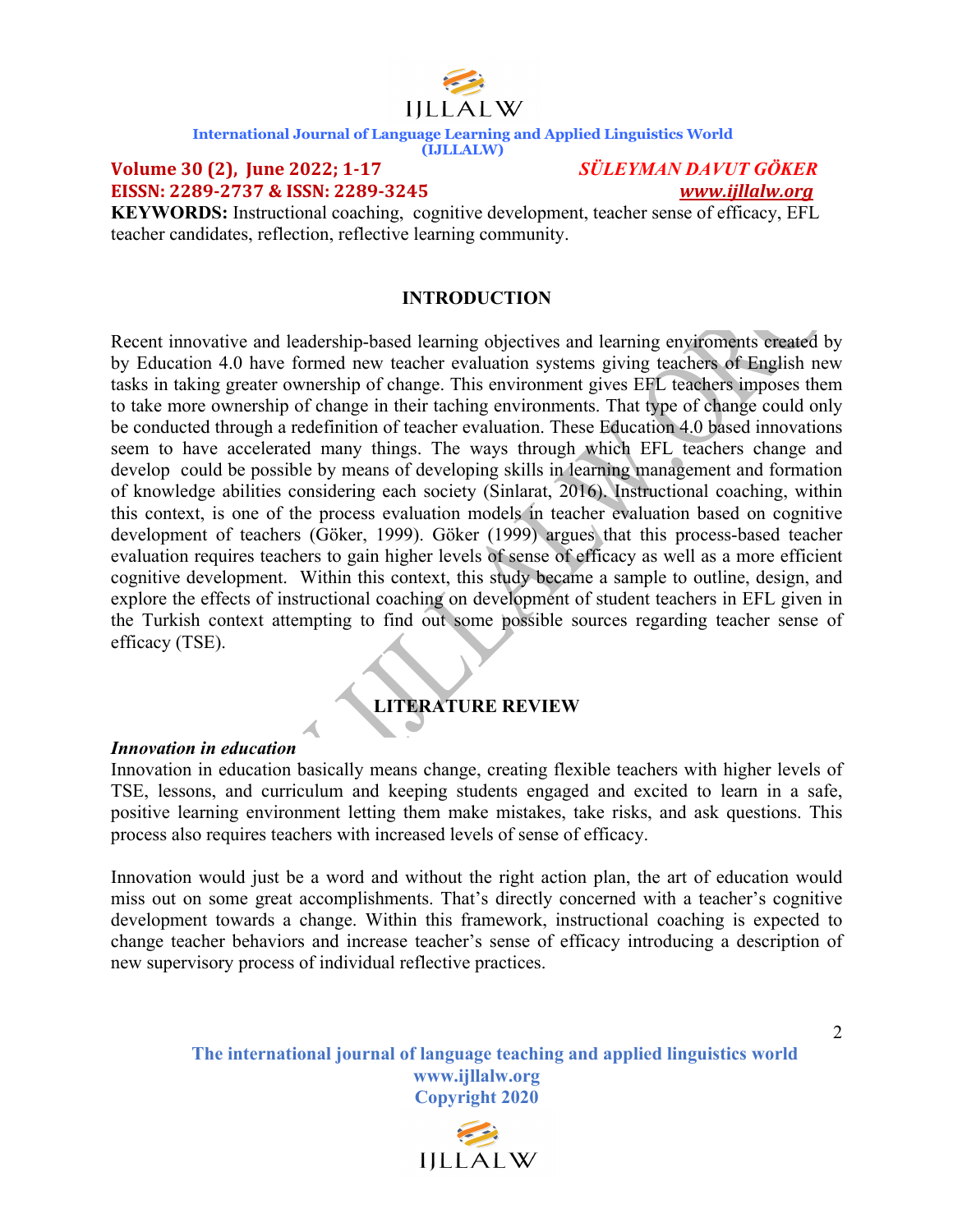

#### **(IJLLALW)**

#### **Volume 30 (2), June 2022; 1-17** *SÜLEYMAN DAVUT GÖKER* **EISSN: 2289-2737 & ISSN: 2289-3245**  *www.ijllalw.org*

3

It is well-known that many of the early career teachers withdraw from their jobs during their first years because their image of what it means to be an EFL teacher guides their behaviours in managing challenges and becomes an essential part of formation of teacher identity. It is important for them to inquire associations between 'coping' (to survive) and 'managing' (to flourish), and the unusual manners that these impact teachers' perceived effectiveness of sense of efficacy and cognitive development, if we need to understand why some of them leave whereas others stay.

#### *Teachers' sense of efficacy*

Coaching studies consistently find significant improvements in teacher efficacy. That's also related to a teacher's cognitive development towards a change. As an individual's sense of efficacy is essential in understanding how difficult problems are solved, efficacy can become the most essential of the five states of mind. It is clear that as they feel little efficacy, then blame hopelessness, despair, rigidity, and withdrawal could follow. However, research studies indicate teachers having robust efficacy could expend more energy in their work, define more intriguing targets, persevere longer continuing against failure barriers (Costa &Garmston, 2002, p. 127).

Most literature offers that TSE is a strong construct impacting teacher development and motivation and classroom behavior contributing to student learning in a more effective way (Ashton & Webb, 1986; Coladarci, 1992; Ross, 1992 (Woolfolk, Rosoff, & Hoy, 1990), motivation (Midgley Feldlaufer, & EICles, 1989).). Earlier research studies on teacher sense of efficacy offer that teacher sense of efficacy is greatly affected by the experiences during preservice teaching and earl career (Göker, 1999: Woolfolk-Hoy & Spero, 2005). As mentioned earlier, many of the new teachers leave their jobs during their first years. Nonetheless, research on the TSE development by means of teacher training programs in various contexts have so far failed to reach consensus on how their efficacy beliefs change over time. We should also accept the fact that each pre-service teacher education program has its own unique characteristics, so studying on pre-service teachers' development, just like in our study, in various contexts would enable new insights to scholar work regarding teacher education. Doing so, this study became a good example to outline, design, and explore the impact of instructional coaching on development of student teachers of EFL given in the Turkish context over time attempting to find out some reasons.

Regarding the sources of social cognitive theory and teachers' sense of efficacy and, there seems to be a joint realtion between the person and environment. Teachers interpret information from four main sources: enactive experience, vicarious experiences, social persuasion, and physiological/affective states (Bandura, 1997). Teacher sense of efficacy has been searched within various contexts such as Australia, Greece, Korea, Turkey the United States (e.g. Atay,

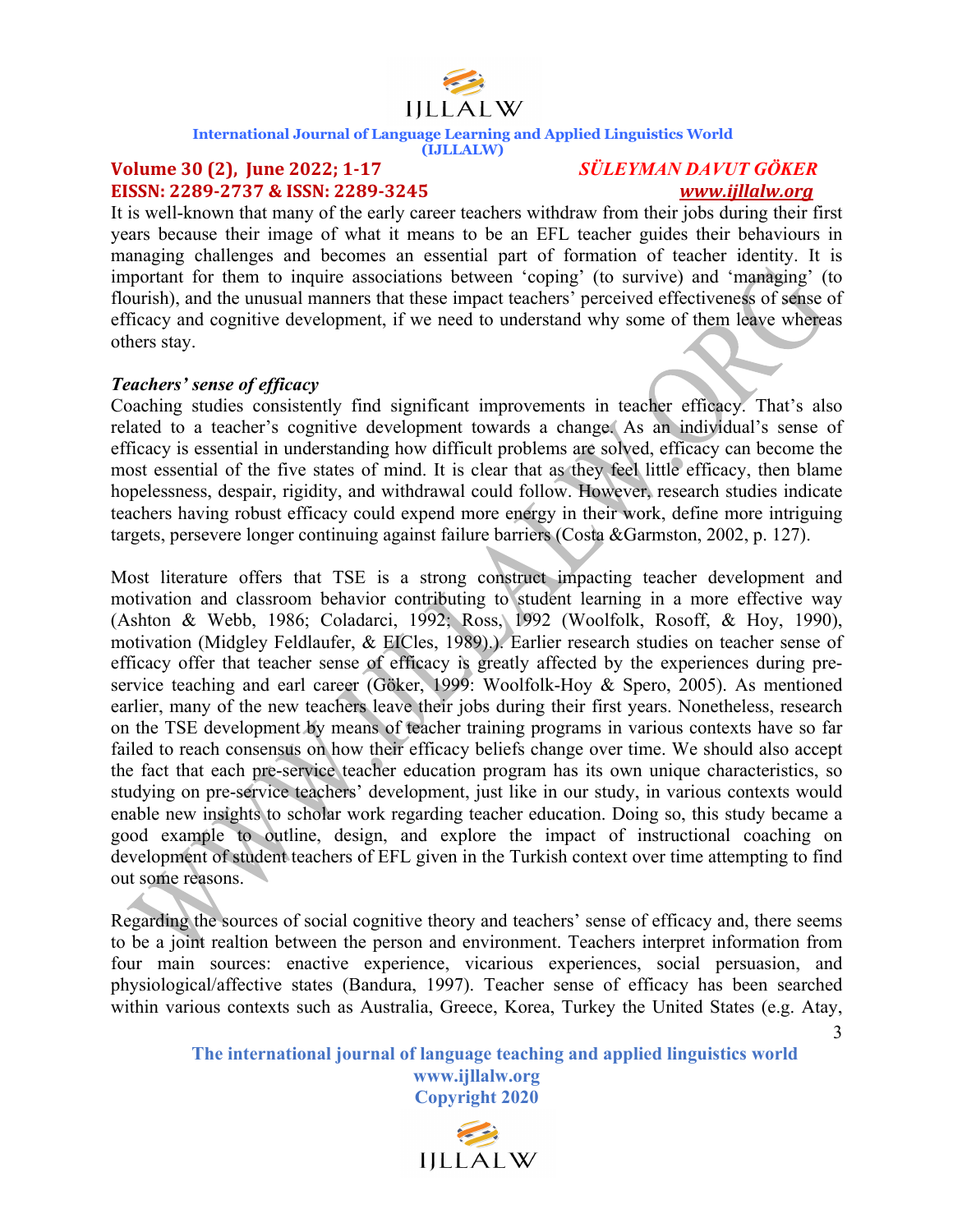

#### **(IJLLALW)**

#### **Volume 30 (2), June 2022; 1-17** *SÜLEYMAN DAVUT GÖKER* **EISSN: 2289-2737 & ISSN: 2289-3245**  *www.ijllalw.org*

2007; Charalambous, Philippou & Kyriakides, 2008; Fives, Hamman & Olivarez, 2007; Gorrell & Hwang, 1995; Mergler & Tangen, 2010; Pendergast et al., 2011; Woolfolk-Hoy, 2000).

#### **RESEARCH QUESTIONS**

This study attempts to find out the possible impact of the instructional coaching on EFL teacher candidates over a six-month time and reveal some factors that are likely to affect efficacy beliefs of EFL teacher candidates. Based on these assumptions, the following research questions were outlined:

- **1.** To what extent does instructional coaching help EFL teacher candidates increase their TSE?
- **2.** In what ways (possible sources of information) does instructional coaching help EFL teacher candidates increase their TSE?  $\blacksquare$

### **METHODOLOGY**

#### *Research design*

This is single case study based on pre/post test design to exlore any possible development in TSE development od student teachers. Therefore, implementation of 14-week instructional coaching as a specific phenomena was focused while collecting both qualitative and quantitative data. A concurrent mixed model design of Creswell (2003), in which qualitative and quantitative approaches are used to confirm and corroborate findings, was utilized.

#### *Participants and program*

8 (7 female and 1 male) volunteer pre-service teachers students, aged from 22 to 27, enrolled in Teaching Practice course within the pedagogical formation program implemented by the Faculty of Education, Canakkale University, Canakkale, during the Fall term of the 2019-20 Academic year participated in the study. They were chosen by using volunteer sampling as one of the main types of non-probability sampling methods. During the implementation of instructional coaching program, the participants were 4th year students, studying at the Department of English language and Literature, aculty of Arts and Sciences of the same university. In Turkey, the teaching practice, both during the pre-service TEFL program and within the pedagogical formation program, is conducted as two different 14-week consecutive courses: school observation (4 hours per week) and student teaching (6h/week). The teaching practice coures in this study was carried out in a high school in Çanakkale, Turkey. The participants were assigned to this school in two groups of 4 teacher candidates each. Two different English teachers and the researcher as the mentor were appointed.

> **The international journal of language teaching and applied linguistics world www.ijllalw.org Copyright 2020**

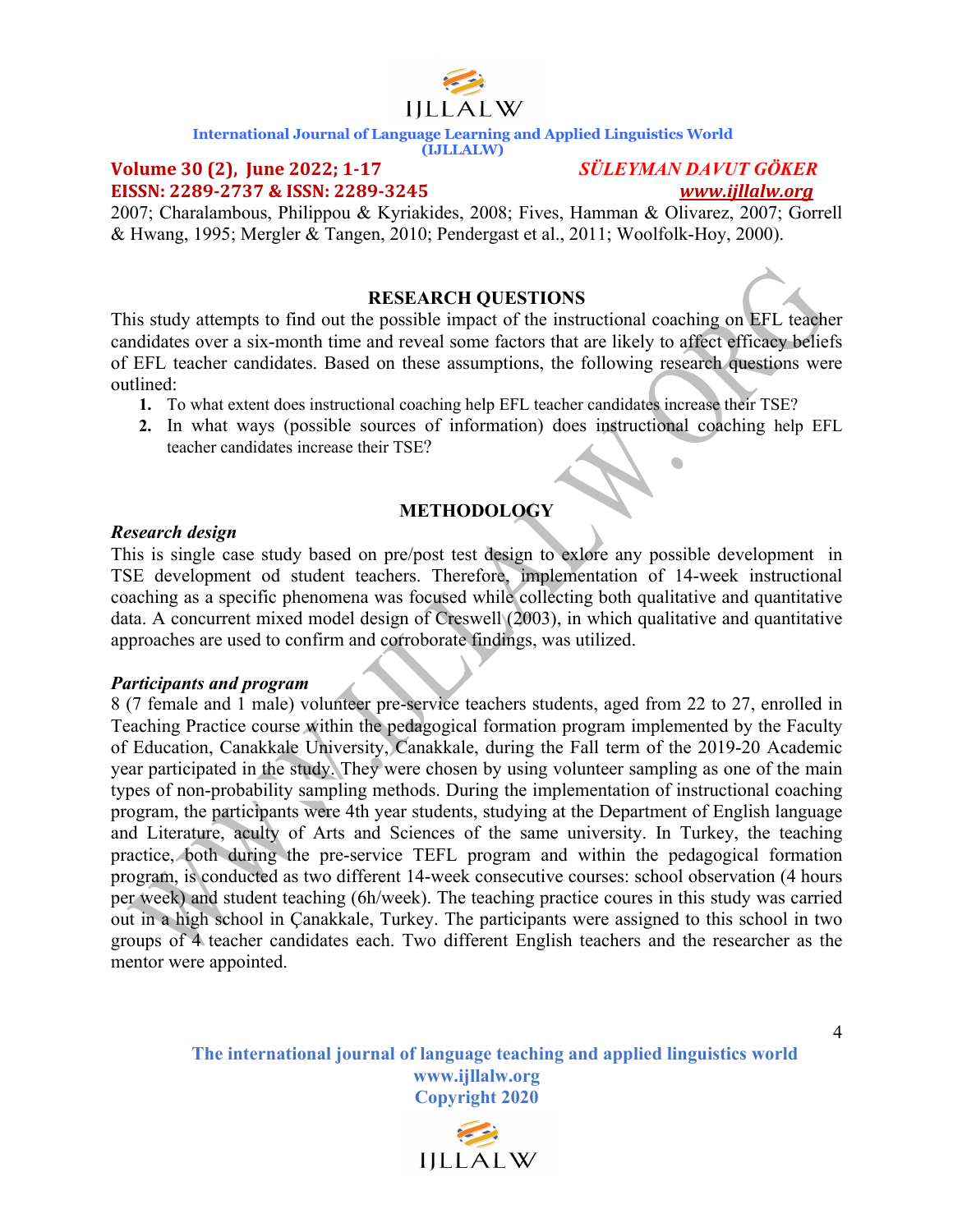

#### **(IJLLALW)**

### **Volume 30 (2), June 2022; 1-17** *SÜLEYMAN DAVUT GÖKER* **EISSN:** 2289-2737 & ISSN: 2289-3245

*Instruments and procedures* 

Data were collected during the Teaching Practice course using both quantitative and qualitative methods to triangulate the findings. For the pre/post test design of this study, one case study group was formed. The quantitative data were collected through the Teachers' Sense of Efficacy Scale (TSES) (long form) developed by (Tschannen Moran and Woolfolk Hoy, 2001, p. 783). The TSES is a 24-item likert type scale.

The qualititative data were collected through (a) discussions related to evaluation of videotaped lessons based on the principles of instructional coaching, (b) results with statistical data obtained from the pre/post-test application, (c) cognitive conversations of teacher candidates with the researcher as instructional coach (IC), and (d) open-ended questions framed within journals (J), recordings of video (RV).  $\overline{\phantom{0}}$ 

All teacher candidates video-recorded their courses during the treatment and joined these conference sessions, and the researcher as a instructional coach organized coaching conference sessions. He discussed the performance of the teacher candidates considering the 24 items in the TSES with the student taechers and give feedback on their teaching performance.

For the TSES, internal consistency reliability coefficient, Cronbach's alpha, scores reported for this survey were .94 for the entire scale, .87 for engagement, .91 for instruction and .90 for management (Tschannen-Moran & Hoy, 2001) and from .76 to .84 for the entire scale (Humphries et al., 2012). Sample items are: "How much can you do to help your students think critically?" (item 2) and "How much can you do to help your students value learning?" (item 9). The TSES questionnaire was administered to the teacher candidates twice. The first measurement (pre-test) was implemented before the beginning of the 14-week instructional coaching program prior to any teaching experience in the high school. The last measurement (post-test) was carried out following the end of the 6-week treatment. As the questionnaire was to be administered twice, an identification (ID) code was used for each teacher candidate.

### *Data analysis*

For the analysis of quantitative data, descriptive statistics on the demographics of age, gender, and responses to TSE of the 8 participants were analysed using SPSS. A mixed methods design with both qualitative and quantitative methods was used in this study. SPSS 18 (the statistical Package for the Social Sciences) was used to analyze the quantitative data collected through pre/post test results. To see changes in TSE beliefs of the teacher candidates over time, the responses given to TSES questionnaire were analysed and compared using T-test and one-way analysis of variance (ANOVA) with repeated measures over this period.

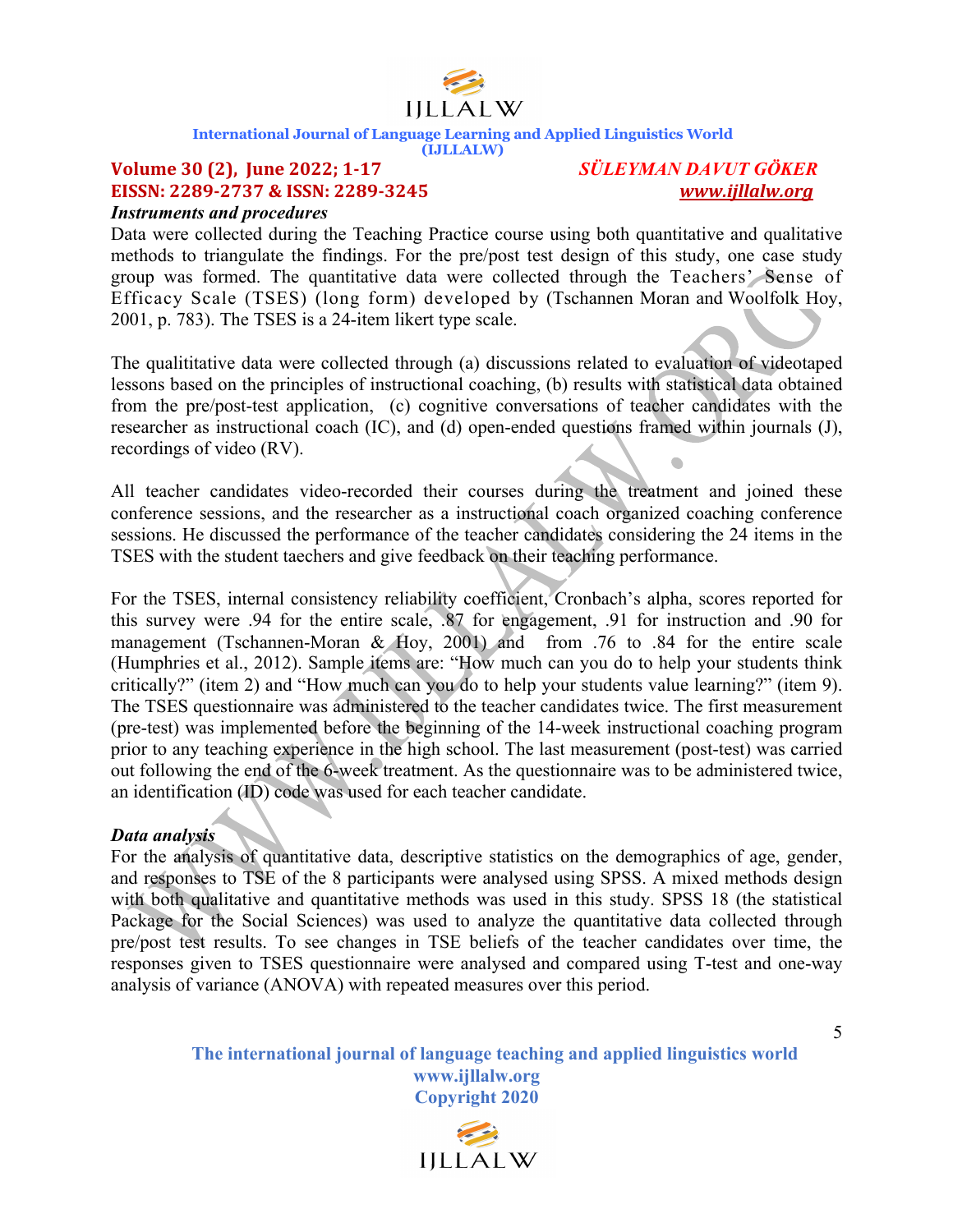

#### **(IJLLALW)**

### **Volume 30 (2), June 2022; 1-17** *SÜLEYMAN DAVUT GÖKER* **EISSN: 2289-2737 & ISSN: 2289-3245**  *www.ijllalw.org*

Data from pre- and post-tests were analyzed using total score from the TSES before and after the instructional coaching and the researcher tried to distinguish whether the differences in the preand post-tests capabilities means occurred by chance. The significance level was established at p  $<$  0.05. For the analysis of qualitative data, journals (J), recordings of video (RV), and cognitive conversations of teacher candidates with the researcher as instructional coach (IC) were used to observe the impact of the treatment.

While analyzing the first phase employing content analysis (Patton, 2002), It was read what was written in teacher candidates' journals, instructional coaching training evaluation form based on the opinions of teacher candidates about the treatment, interactions of teacher candidates with reflective coach during the post conference sessions several times to gain an overall understanding of the content and to identify themes. After that, we extracted information concerning the possible themes to be emerged. Having analysed the content of the dialogues and conversations and what was written in teacher candidates' journals using the qualitative content analysis method, all the information was identified, coded for themes and patterns, and described according to to the themes extracted based on the TSES considering their similarities and differences.

All journals (J), recordings of video (RV), and cognitive conversations of teacher candidates with the researcher (IC) during the treatment were examined meticulously with a focus on their development of teacher sense of efficacy, a total of 3 themes covering 11 codes emerged for the qualitative analysis of the TSES: (1) Teacher candidates' accomplishments regarding efficacy in student engagement, (2) their accomplishments regarding efficacy in instructional strategies, and (3) their accomplishments regarding efficacy in classroom management.

### **RESULTS AND DISCUSSION**

### **1. Results and discussion of Research Question 1**

The research question ais to explore how instructional coaching helped the teacher candidates increase their sense of efficacy measured by the TSES. To be able to find out how participants in a research study respond to the questions, conducting a factor analysis is essential. Within this framework, three moderately correlated factors for the TSES have been obtained: 1. Efficacy in Student Engagement, 2. Efficacy in Instructional Practices, and 3. Efficacy in Classroom Management. Nevertheless, the composition of the scales could sometimes vary slightly. Because the factor structure often is less distinct for the teacher candidates, Tschannen-Moran and Anita Woolfolk Hoy (2001) recommend that the full 24-item scale be used for them. To determine the

> **The international journal of language teaching and applied linguistics world www.ijllalw.org Copyright 2020**

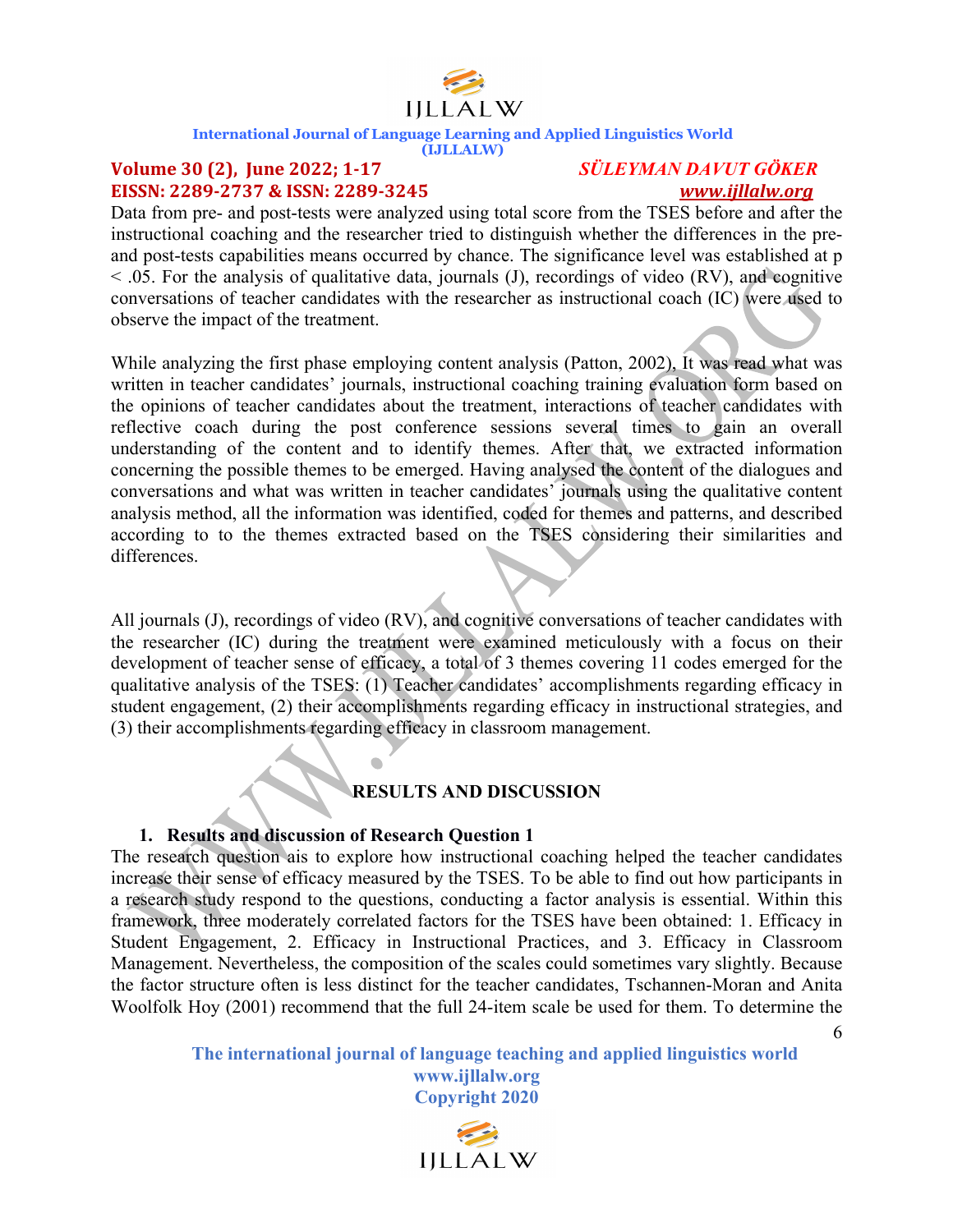# IILLALW

#### **International Journal of Language Learning and Applied Linguistics World**

#### **(IJLLALW)**

#### **Volume 30 (2), June 2022; 1-17** *SÜLEYMAN DAVUT GÖKER* **EISSN: 2289-2737 & ISSN: 2289-3245**  *www.ijllalw.org*

efficacy in student engagement, efficacy in instructional practices, and efficacy in classroom management subscale scores, unweighted means of the items that load on each factor have been computed. The first research question will be discussed considering each subscale respectively. These groupings are given in Table 1.

### *Table 1: Subscale scores of TSES (long form)*

| Efficacy in Student Engagement              | l Items 1, 2, 4, 6, 9, 12, 14, 22   |
|---------------------------------------------|-------------------------------------|
| <b>Efficacy in Instructional Strategies</b> | Items 7, 10, 11, 17, 18, 20, 23, 24 |
| <b>Efficacy in Classroom Management</b>     | l Items 3, 5, 8, 13, 15, 16, 19, 21 |

When examined the quantitative results, a significant difference was on-bserved between the pretest and post-test results of the group in all sub-dimensions of the teacher sense of efficacy. That is to say, it was seen that the mean scores of the pre-test-post-test of the group were in favour of the instructional coaching program. The data for these averages is shown in Table 2. T-test findings to compare the teacher candidates' TSES.

|  |  | Table 2: T-test findings to compare the student teachers' TSE |  |
|--|--|---------------------------------------------------------------|--|
|  |  |                                                               |  |

|               | <b>Measure</b> | Mean    | S.D.   | <b>Mean</b>       | S.D. of           | D.F. | $T -$  | Sig  | <b>Effect</b> |
|---------------|----------------|---------|--------|-------------------|-------------------|------|--------|------|---------------|
|               |                |         |        | <b>Difference</b> | <b>Difference</b> |      | Value  |      |               |
| Student       | Pre            | 3.696   | 0.899  | 1.993             | 0.803             | 27   | 10.7   | 0.01 | 3.80          |
| Engagement    | Post           | 7.360   | 0.2887 |                   |                   |      |        |      |               |
| Instructional | Pre            | 7.5012  | 0.7316 | 5.996             | 0.74523           | 26   | 11.93  | 0.01 | 3.72          |
| Strategies    | Post           | 10.385  | 0.5997 |                   |                   |      |        |      |               |
| Classroom     | Pre            | 13.0062 | 1.3356 | 4.0076            | 0.8435            | 28   | 9.8765 | 0.01 | 4.07          |
| Management    | Post           | 17.0123 | 0.9996 |                   |                   |      |        |      |               |

**The international journal of language teaching and applied linguistics world www.ijllalw.org Copyright 2020**

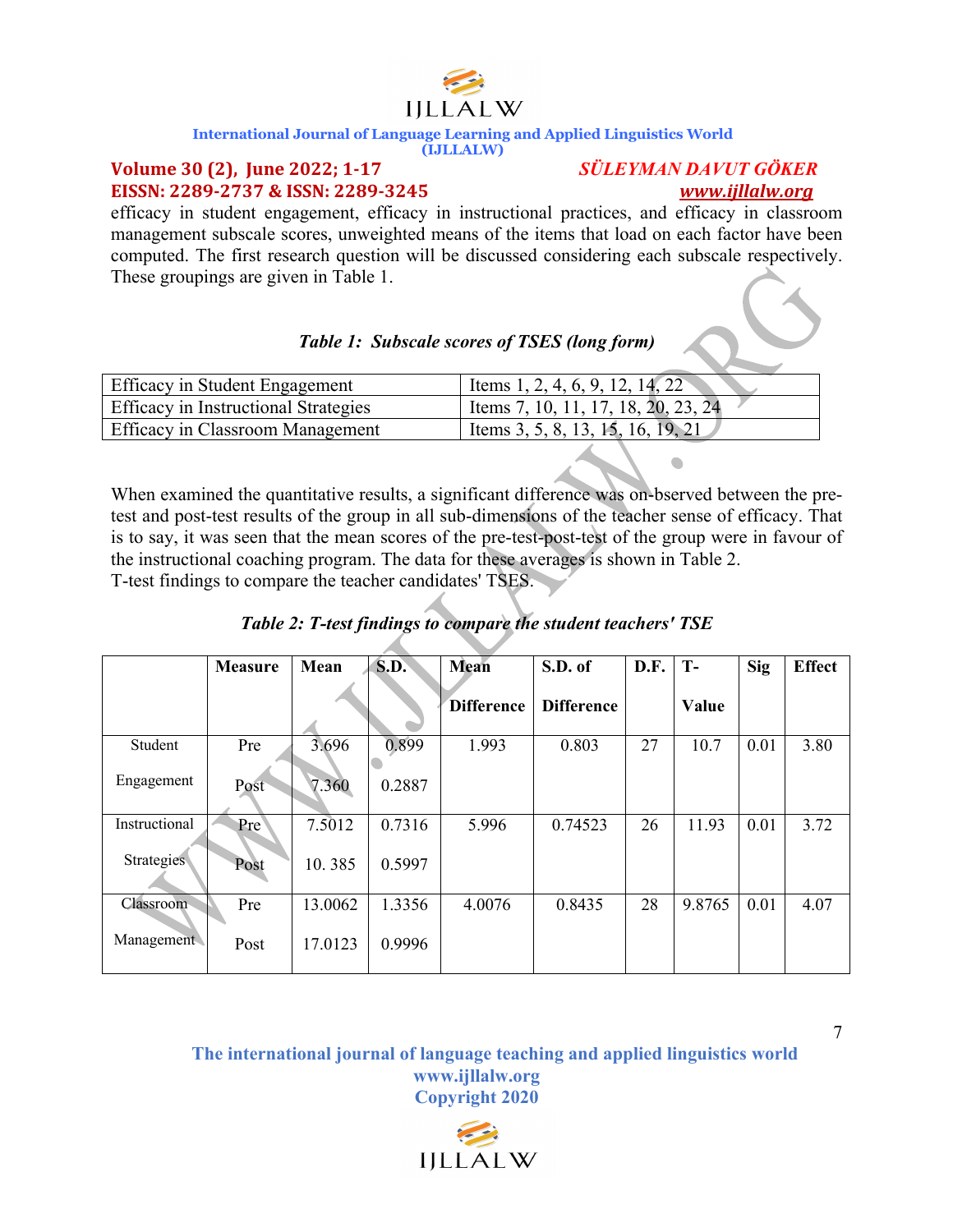

**(IJLLALW)**

### **Volume 30 (2), June 2022; 1-17** *SÜLEYMAN DAVUT GÖKER* **EISSN: 2289-2737 & ISSN: 2289-3245**  *www.ijllalw.org*

When compared the impact of time on the teacher candidates' sense of efficacy, T-test and ANOVA (one-way repeated measures analysis of variance) were utilized utilized to identify whether the instructional coaching treatment produced any impact on the teacher efficacy of the participants and the significance level was recorded at  $p < .05$ . A repeated measures ANOVA with a Greenhouse-Geisser correction showed that there was a significant effect for time (F  $(1.876, 63.765) = 9.376, p < 0.000$ , in other words, TSE impacted significantly across three efficacy levels. The analysis revealed that there were significant differences between pre and post tests (Efficacy in Student Engagement 1.99 and SD .89, Efficacy in Instructional Strategies 5.99 and SD .73, and Efficacy in Classrom Management 4.07 SD .92).

When examined Table 2 regarding the mean rank averages, it may be discuused that the coaching program has had significant impact on development of teacher candidates' teacher sense of efficacy. The highest scores were reported for efficacy in classroom management. Implementation part among the teachers' instructional skills play a key role in measuring the effectiveness of a teacher in a classroom. The ways s/he conducts methodology, uses materials, does evaluation are more related to implementation (classroom management) skills of that teacher than those of planning skills and personal and professional qualities. In addition, increased level of efficacy could be more observed through any possible change teachers gained in conducting implementation skills. Overall, the IC program had profound and significant effects on development of teacher candidates' TSE and this result was obvious through data results (Ballinger & Bishop (2011), Gilson, Chow & Feltz (2012), (Hobson, Ashby, Malderez, Tomlinson (2009), Kennedy & Smith (2013), and Tabancali & Çelik (2013).

It could be clearly seen that the implementation of the instructional coaching treatment significantly affected teacher candidates' teacher sense of efficacy and it was observed mor in their efficacy in classroom management. Reflective and instructional coaching are addressed in education extensively from the literature, (Brooks, 2000; Göker, 2006; Edwards & Newton, 1995; McLymont & da Costa, 1998; Ray, 1998; as cited in Maskey, 2009).

### **2. Results and discussion of Research Question 2**

For the first research question, journals (J), recordings of video (RV), and cognitive conversations of teacher candidates with the researcher (as instructional coach) (IC) were examined meticulously with a focus on their development of TSE, a total of 3 themes covering 11 codes emerged for the qualitative analysis of the TSES: (1) Teacher candidates' accomplishments regarding efficacy in student engagement, (2) their accomplishments regarding efficacy in instructional strategies, and (3) their accomplishments regarding efficacy in classroom management (see Table 3)

> **The international journal of language teaching and applied linguistics world www.ijllalw.org Copyright 2020**

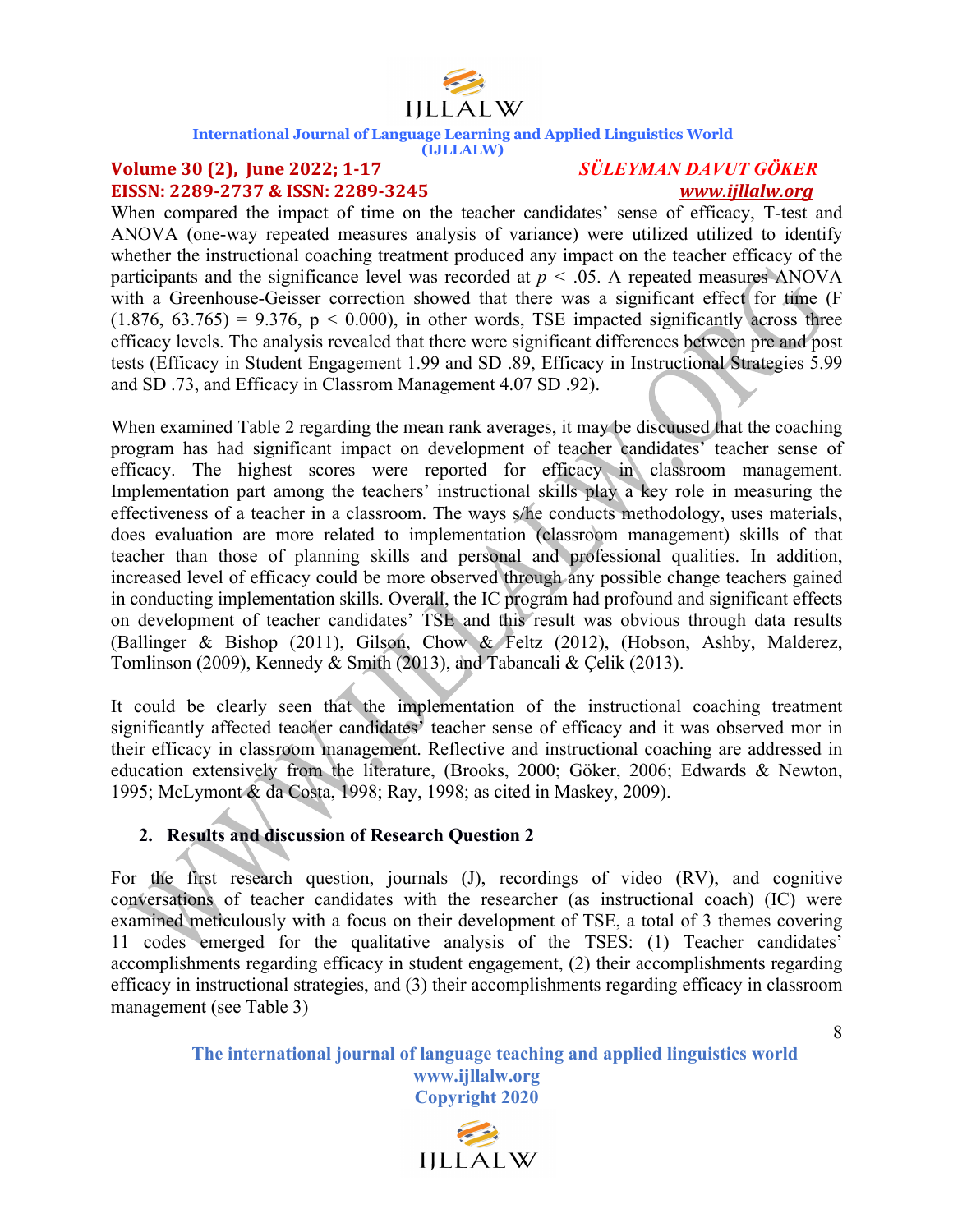

#### **Volume 30 (2), June 2022; 1-17** *SÜLEYMAN DAVUT GÖKER* **EISSN: 2289-2737 & ISSN: 2289-3245**  *www.ijllalw.org*

*Table 3: Themes, codes and data sources generated in relation to the teacher candidates' perception of their TSE development during the IC program*

| <b>Research Question</b>                                                                                                                 | <b>Themes</b>                                                                                          | <b>Codes from teacher</b>                                                                                                                                                                   | Data sources                                                                                          |
|------------------------------------------------------------------------------------------------------------------------------------------|--------------------------------------------------------------------------------------------------------|---------------------------------------------------------------------------------------------------------------------------------------------------------------------------------------------|-------------------------------------------------------------------------------------------------------|
|                                                                                                                                          |                                                                                                        | candidates' utterances                                                                                                                                                                      | and their                                                                                             |
|                                                                                                                                          |                                                                                                        |                                                                                                                                                                                             | abbreviations                                                                                         |
|                                                                                                                                          |                                                                                                        |                                                                                                                                                                                             |                                                                                                       |
| 1- In what ways<br>(possible sources of<br>information) does<br>instructional coaching<br>help teacher candidates<br>increase their TES? | Teacher candidates'<br>accomplishments<br>regarding<br><b>Efficacy in Student</b><br><b>Engagement</b> | -Coping with distruptive<br>hehaviors<br>- Fostering student creativity<br>and helping them think<br>critically<br>- Motivating slow learning<br>students<br>-Assisting students in valuing | -Journals (J)<br>- Recordings of video<br>(RV)<br>Cognitive<br>conversations of<br>teacher candidates |
|                                                                                                                                          |                                                                                                        | learning                                                                                                                                                                                    | with the researcher as                                                                                |
|                                                                                                                                          | Teacher candidates'                                                                                    | - Using effective questioning                                                                                                                                                               | instructional coach                                                                                   |
|                                                                                                                                          | accomplishments                                                                                        | strategies                                                                                                                                                                                  | (IC)                                                                                                  |
|                                                                                                                                          | regarding                                                                                              | - Using different process-                                                                                                                                                                  |                                                                                                       |
|                                                                                                                                          | <b>Efficacy in Instructional</b>                                                                       | based evaluation strategies                                                                                                                                                                 |                                                                                                       |
|                                                                                                                                          | <b>Strategies</b>                                                                                      |                                                                                                                                                                                             |                                                                                                       |
|                                                                                                                                          | Teacher candidates'                                                                                    | - Clarifying your                                                                                                                                                                           |                                                                                                       |
|                                                                                                                                          | accomplishments                                                                                        | expectations about student                                                                                                                                                                  |                                                                                                       |
|                                                                                                                                          | regarding Efficacy in                                                                                  | behaviors                                                                                                                                                                                   |                                                                                                       |
|                                                                                                                                          | <b>Classroom Management</b>                                                                            | - Keepin activities in a                                                                                                                                                                    |                                                                                                       |
|                                                                                                                                          |                                                                                                        | smooth way                                                                                                                                                                                  |                                                                                                       |
|                                                                                                                                          |                                                                                                        | - Making students obey                                                                                                                                                                      |                                                                                                       |
|                                                                                                                                          |                                                                                                        | classroom rules                                                                                                                                                                             |                                                                                                       |
|                                                                                                                                          |                                                                                                        | - Using proper feedback and                                                                                                                                                                 |                                                                                                       |
|                                                                                                                                          |                                                                                                        | instructions                                                                                                                                                                                |                                                                                                       |

*Note: Based on Tschannen & Hoy (2001)*

We examined the data sources on what the teacher candidates wrote and mentioned in journals (J), recordings of video (RV), and cognitive conversations of teacher candidates with the researcher as instructional coach (IC)), it was observed that teacher candidates stated about the positive contribution of the instructional coaching. For axample, teacher candidate Ö, for example, stated his opinion on how to cope with distruptive behaviors in his (J) and (RV):

*"I have benefitted from lesson preparation to cope with difficult students. I have learnt how to manage time efficiently and shape the students' sitting convenientlt to apply communicative activities. This setting and the responsibilities each student was given helped me a lot to deal with distruptive behaviors."*

> **The international journal of language teaching and applied linguistics world www.ijllalw.org Copyright 2020**

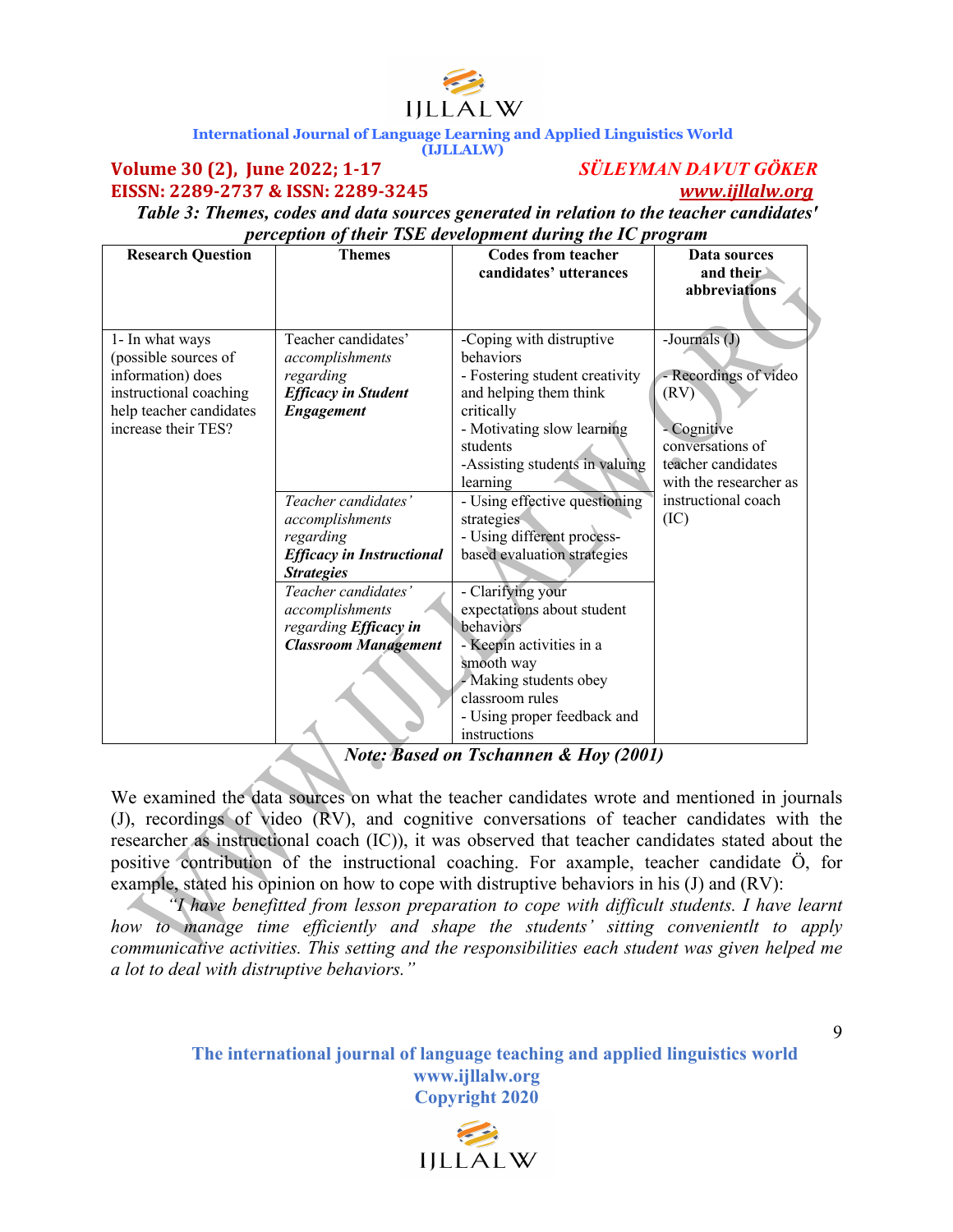

### **(IJLLALW)**

#### **Volume 30 (2), June 2022; 1-17** *SÜLEYMAN DAVUT GÖKER* **EISSN: 2289-2737 & ISSN: 2289-3245**  *www.ijllalw.org*

Student (B) indicated that employing effective feedback strategies would be quite useful to foster student creativity and help them think critically (RV) and (J):

*"I have witnesses a great progress in my students' work, which they have realised their capacity to be more ambitious and enthusiastic towards learning and study. I believe that the power of giving feedback played a key role in doing that. This approach has helped my students realise their mistakes on their own and they produced more quality papers showing their creativity and crticial thinking skills."*

Another teacher candidate (P) underlined the importance of motivating slow learning students in classes. She said she had learnt how to use her body language, speech tones, eye contact while interacting with students in getting slow learning and stated in her (RV) and (IC):

 *"Through post-conference sessions, I have learnt that teachers sould be well-prepared and be aware of their impact they create on their students. For example, they should be very careful on using their body language, speech tones.."*

In their attempts to motivate slow students, teacher candidate G stated in her (IC) and (J):

 *"I have realized that if a teacher is able to combine learner typesin different learning activities as in either a whole class activity or a group work, s/he can see all learning styles and their behaviors exhibited in classes. For example, I learnt how to use further questions and personalization all the time and I also learnt to ask different questionsrising the students' interests, which really motivated slow learners."*

In terms of assisting students in valuing learning, teacher candidate (H) shared her experience (J and (IC):

 *"I have learnt how to put it into practice in our post-conference sessions with the instructional coach."*

Regarding their acomplishments in efficacy in instructional strategies, data sources were examined, a total of 3 codes emerged (Using effective questioning strategies, adjusting lessons to the proper level for individual students, and using different process-based evaluation strategies) Student teacher (H), for instance, expressed his opinions in his (IC) and (J):

*"We have learnt how to ask effective qusetions."*

In addition, teacher candidate (İ) adds her effective questioning strategies she gained (J) and  $(RV)$ :

> **The international journal of language teaching and applied linguistics world www.ijllalw.org Copyright 2020**

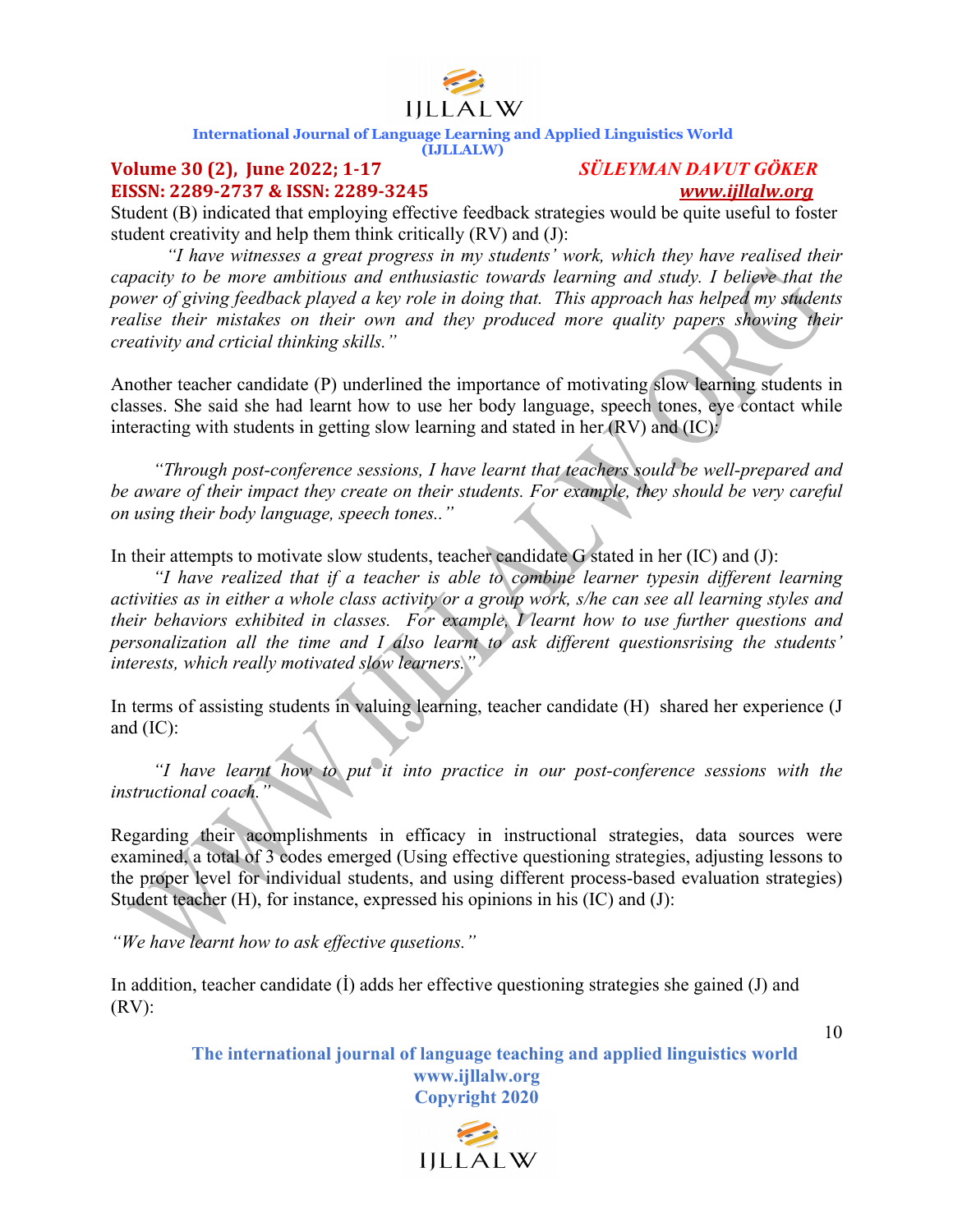

#### **(IJLLALW)**

#### **Volume 30 (2), June 2022; 1-17** *SÜLEYMAN DAVUT GÖKER* **EISSN:** 2289-2737 & ISSN: 2289-3245

 *"I have realized that I need to be very sentitive in using my body language while giving clear instructions and positive feedback in order to motivate them."*

On the other hand, student teacher (K) indicated that calling the students by their names was important (J) and (RV):

 *"For the sake of mproving my instructional skills and sense of efficacy, I have learnt one key thing today that it is so crucial to call students by their names. In addition, preparing a warm up activity also helped me to* adjust lessons to the proper level for individual students*. For my further teachings, I will definitely organize a warm up."*

Another key component among instructional skills, 'using different process-based evaluation strategies' was addressed by the sudent teacher (M), and he reflected his development in the following ways(IC) and (VR):

*"In one of our post-conference sessions, the coach addressed the importance of using different process-based evaluation strategies and we watched a video on different ways to evaluate student products. I did not know that student portfolios would also be seen as the assessed products. He taught us many alternative ways of provcess evaluation. In my future teaching, I will not only assess the exam papers but also any thing reflecting the student development."*

It can be concluded that when examined the data sources, teacher candidates were seen to mention about the positive contribution of the IC regarding heir development in efficacy in classroom management.

For example, teacher candidate (H), focusing on the importance of clarifying your expectations about student behaviors, reflected her level of development as in the following utterance (J) and  $(IC):$ 

 *"The first lesson made me very sorry. I have learned that I should remindmy students of my specific classroom rules and my expectations."*

Teacher candidate (P) indicated her opinions on having the right posture in his (J) and (RV):

 *"I have developed an understanding that I must have a certain the posture and be ready for my lesson. In my first teaching, my posture was not appropriate, and I was not self-confident* 

> **The international journal of language teaching and applied linguistics world www.ijllalw.org Copyright 2020**

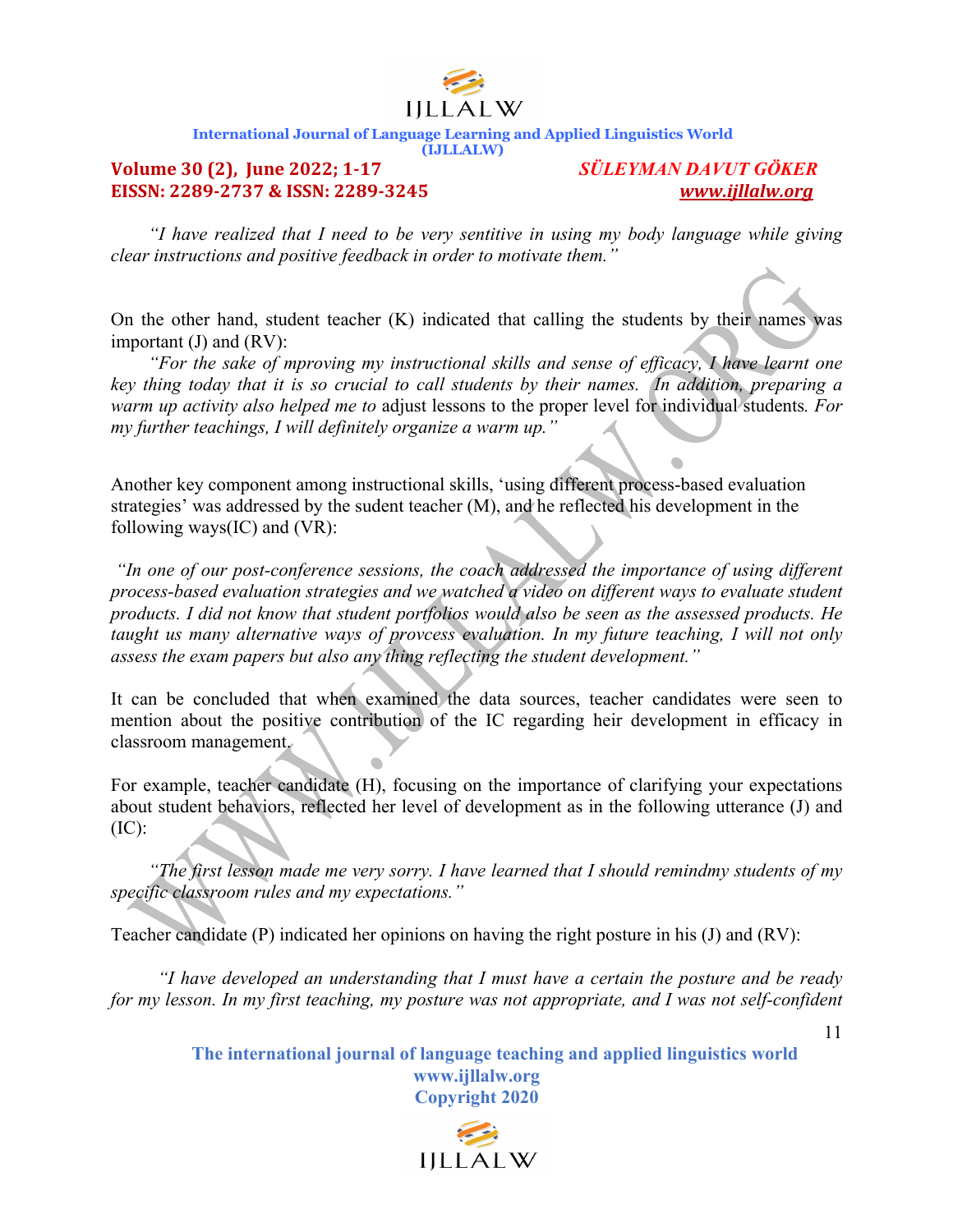

**(IJLLALW)**

### **Volume 30 (2), June 2022; 1-17** *SÜLEYMAN DAVUT GÖKER* **EISSN: 2289-2737 & ISSN: 2289-3245**  *www.ijllalw.org*

*and moreover, I did not know what to do next. So, the students ignored me and did not pay attention to me."*

In order to improve efforts to make students obey classroom rules, teacher candidates progressed in a clear way. One of them (Ö) indicated that a teacher must give the class rules earlier, she expressed her opinions in her (J) and (IC):

 *"I have learnt that I must be well-prepared before all lessons. I must tell them about their boundaries with at the beginning. I should stay in one place between being an autocratic or democratic scale, and I should adjust it considering the situations in class. I could focus on giving instructions before the lesson."*

For example, teacher candidate (B) stated his opinion on giving feedback in his (J) and (VR):  *"I learned different types of giving feedback during the IC program."*

As could be seen, the IC program seems to have impacted the teacher candidates mostly in efficacy in classroom management, specially on clarifying their expectations about student behaviors, creating right routines to keep activities running in a smooth way, making students obey classroom rule, using proper feedback and instructions.

Finally, the IC program may have played an important role in helping them develop their cognitive and reflective thought helping them become reflective and critical thinkers, identify reasonable objectives for themselves. Table 4. Shows the percentages calculated within each theme.

| <b>Themes</b>                         | Codes                                                                                               | $N=8$ | $\frac{6}{6}$ |
|---------------------------------------|-----------------------------------------------------------------------------------------------------|-------|---------------|
| <b>Efficacy in Student engagement</b> | Coping with distruptive behaviors<br>Fostering student creativity and                               |       | 20.00         |
|                                       | helping them think critically<br>Motivating slow learning students<br>Assisting students in valuing |       | 20.00         |
|                                       | learning                                                                                            |       | 40.00         |
|                                       |                                                                                                     |       | 20.00<br>100  |

#### *Table 4.: Frequencies and percentages of three sources of TSES*

**The international journal of language teaching and applied linguistics world www.ijllalw.org Copyright 2020**

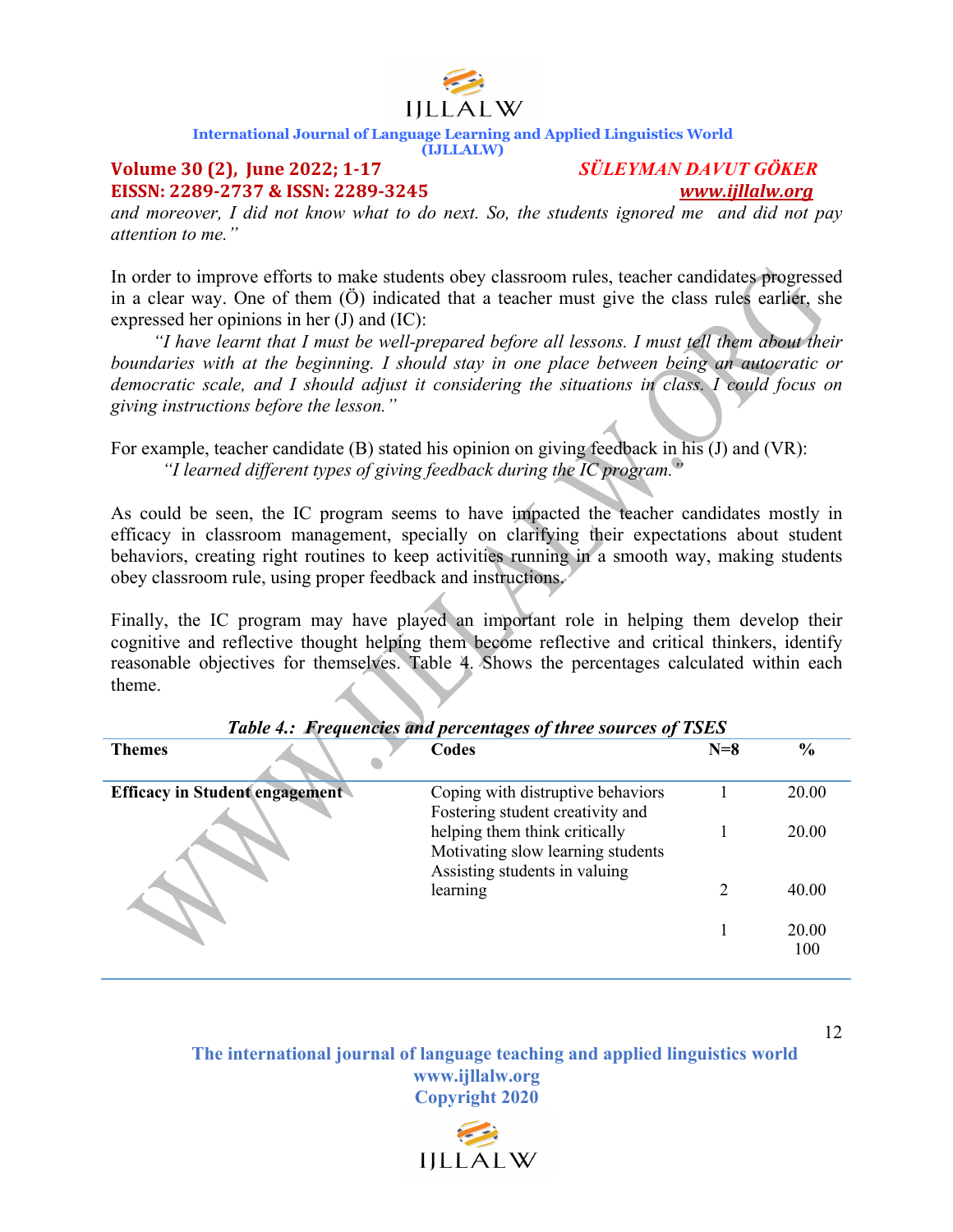| IILLALW |  |  |
|---------|--|--|

| Using effective questioning<br>strategies                      | 2                                                                                                                                                |                                    | 50.00                                               |
|----------------------------------------------------------------|--------------------------------------------------------------------------------------------------------------------------------------------------|------------------------------------|-----------------------------------------------------|
| Organizing lessons in proper way                               |                                                                                                                                                  |                                    | 25.00                                               |
| Using different process-based                                  |                                                                                                                                                  |                                    |                                                     |
|                                                                |                                                                                                                                                  |                                    | 25.00                                               |
|                                                                |                                                                                                                                                  |                                    | 100                                                 |
| student behaviors                                              |                                                                                                                                                  |                                    | 20.00                                               |
| Creating right routines to keep<br>activities running smoothly |                                                                                                                                                  |                                    | 20.00                                               |
| Making students obey classroom                                 |                                                                                                                                                  |                                    | 40.00                                               |
|                                                                |                                                                                                                                                  |                                    |                                                     |
|                                                                |                                                                                                                                                  |                                    | 20.00                                               |
|                                                                |                                                                                                                                                  |                                    | 100                                                 |
|                                                                | EISSN: 2289-2737 & ISSN: 2289-3245<br>for individual students<br>evaluation strategies<br>rules<br>Employing proper feedback and<br>instructions | Clarifying your expectations about | <b>SÜLEYMAN DAVUT GÖKER</b><br>www.ijllalw.org<br>2 |

*Note: Based on Tschannen& Hoy (2001)*

The findings gained show that for the teacher candidates, items in efficacy in student engagament, specially on motivating slow learning students were the most frequently referred sources of TSE. From the eleven utterances extracted from the teacher candidates' answers, two of them concerned the student engagement impact of the Coaching Program on the ways they helped teacher candidates to motivate slow learning students (40.00 %). In terms of efficacy in instructional skills, the IC program seems to have developed the teacher candidates' development of efficacy in instructional strategies specifically on using effective questioning strategies in a very sufficient way (50.00 %). As far as their efficacy in classroom management, making students obey classroom rules seems to be prominent among the teacher candidates' statements  $(40.00\%).$ 

#### **CONCLUSION**

When examined the findings of this study, it seems that some certain changes are observed in EFL teacher candidates' TSE during their final year when they take the Teaching Practice course. That is to say, the changes seen support the assertion that TESE beliefs are in a state of flux ant they may open to development as the teacher candidates get experienced (Fives, 2003). It might

> **The international journal of language teaching and applied linguistics world www.ijllalw.org Copyright 2020**

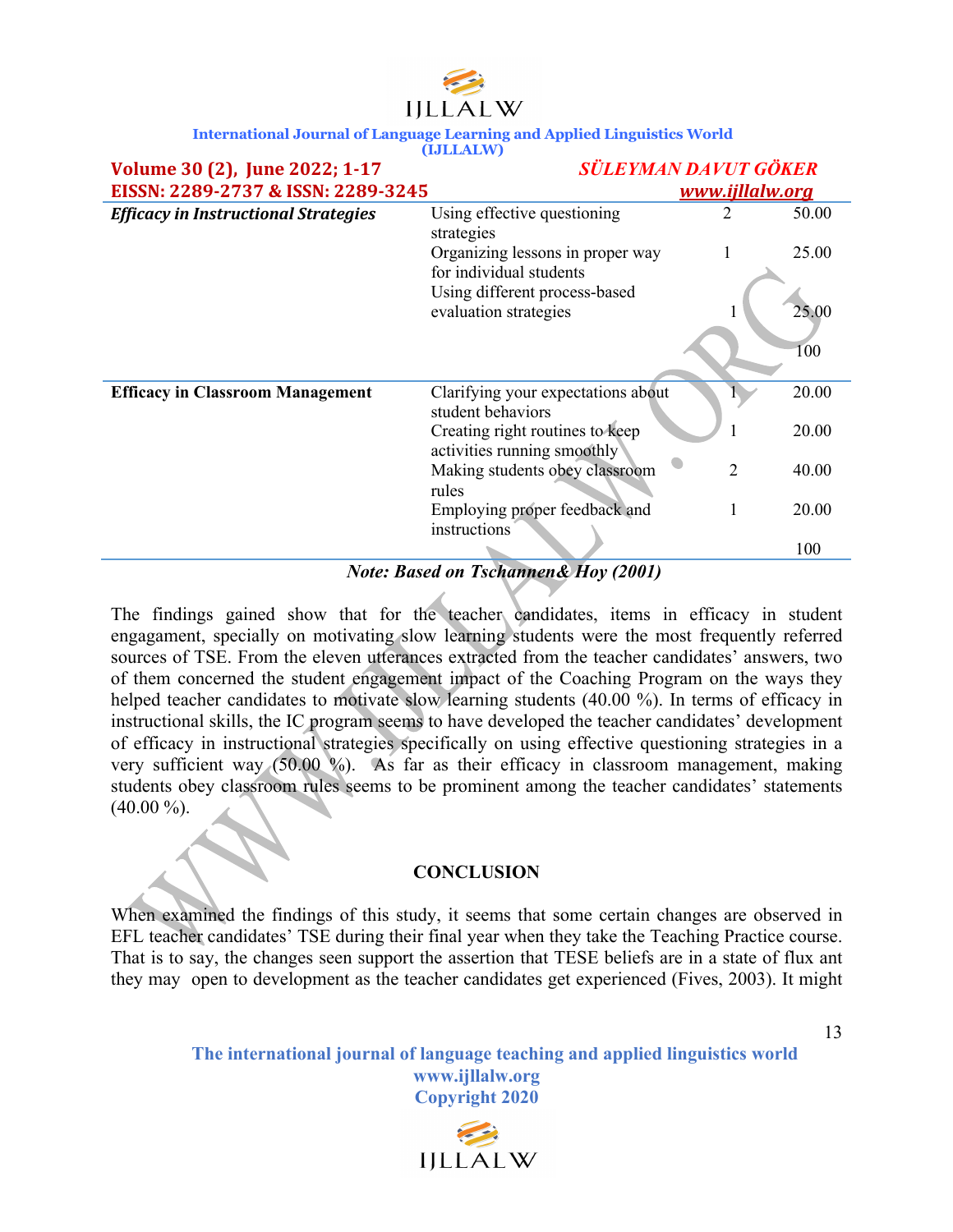

**(IJLLALW)**

#### **Volume 30 (2), June 2022; 1-17** *SÜLEYMAN DAVUT GÖKER* **EISSN: 2289-2737 & ISSN: 2289-3245**  *www.ijllalw.org*

aslo be maintained that TSES beliefs of teacher candidates are not be stable and they could change in course of time.

Even though there has not not been any study to see the impact of instructional coaching in TEFL context both in Turkey and in the world, there are a few studies related to instructional coaching in other subject areas. For example, Moche (2001) revealed instructional coaching helped teachers in New York City improve their reflective skills by means of a three-phase cycle (planning conversation, observation, and reflecting conversation) developed by Costa and Garmston (2002). Just like Eger, Newton (1994) revealed that beginning teachers under a coaching training program indicated the instructional coaching supported them to think more critically about their teaching performance. The similar results have also been gained through TSE studies to increase TSE (Hamman & Olivarez, 2007; Gorrell & Hwang, 1995; Mergler & Tangen, 2010; Pendergast et al., 2011).

The new tasks for teachers to take greater ownership of change and current innovative and leadership-based learning objectives introduced by Education 4.0 present a clear message and objective. Teachers must also change. To achieve an ownership of change, innovative learning opportunities must be created for the teachers by the educational systems for their cognitive development. This development could be gained with increased levels of sense of efficacy on the part of teachers. Coaching programs could be a great asset for increasing TSE and creating innovative learning opprtunities for teachers to help them survive in the spaces created by both digital and physical classrooms.

Finally, the IC program, seen as one of the innovative learning opportunities for teachers, has been implemented in TEFL context in Turkey for the first time. It seems to have proven to be an effective model for teacher trainers in development of teacher sense of efficacy of their teacher candidates bringing a big picture for them.

#### **REFERENCES**

Aktag, I. (2011). The effects of student teaching on pre-service teachers' teacher efficacy.

*Hacettepe Journal of Sport Sciences,* 22(1):13-23.

- Allinder, R. M. (1994). The relationship between efficacy and the instructional practices of special education teachers and consultants. *Teacher Education and Special Education*, 17:86-95.
- Ashton, P. T., & Webb, R.B. (1986). *Making a difference: teachers' sense of efficacy and student*

*achievement*. New York: Longman.

14

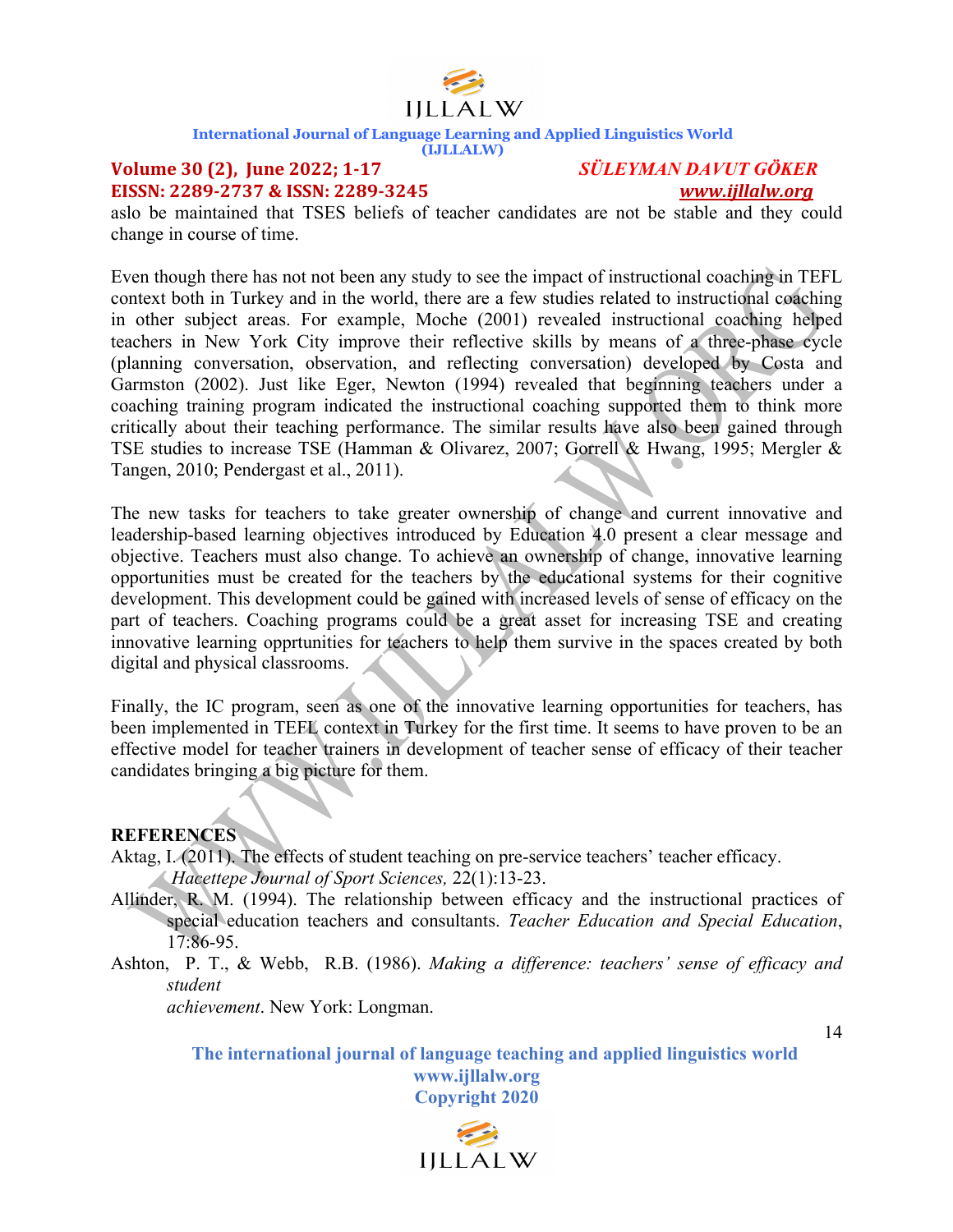

### **(IJLLALW)**

## **EISSN: 2289-2737 & ISSN: 2289-3245**  *www.ijllalw.org*

### **Volume 30 (2), June 2022; 1-17** *SÜLEYMAN DAVUT GÖKER*

- Atay, D. (2007). Beginning teacher efficacy and the practicum in an EFL context. *Teacher Development,* 11:203-219.
- Aydın, S,. Demirögen, B., & Tarkın, A. (2012). Are they efficacious? Exploring pre-service teachers' teaching efficacy beliefs during the practicum. *Asia-Pacific Education Researcher*, 21(1):203-213.
- Ballinger, D. A., & Bishop, J. G. (2011). Mentoring student teachers: Collaboration with physical education teacher education. *Strategies*, 24(4), 30-34.
- Bandura, A. (1977). Self-efficacy: Toward a unifying theory of behavioral change. *Psychological Review*, 84:191-215.
- Brooks, G. R. (2000). Cognitive Coaching for Master Teachers and Its Effect on Student Teachers' Ability to Reflect on Practice*. Delta Kappa Gamma Bulletin*, 67(1), 46 50.
- Charalambous, Y.C,. Philippou, G.N., & Kyriakides, L. (2008). Tracing the development of preservice teachers' efficacy beliefs in teaching mathematics during fieldwork. *Educational Studies in Mathematics*, 67:125-142.
- Coladarci, T. (1992). Teachers' sense of efficacy and commitment to teaching. *Journal of Experimental Education*, 60:323-337.
- Costa, A., & Garmston, R. (2002). *Cognitive Coaching*: A foundation for renaissance schools. Norwood, MA: Christopher-Gordon Publishers.
- Creswell, J.W. (2003). *Research design: Qualitative, quantitative, and mixed methods Approaches* (2nd ed). Thousand Oaks: Sage.
- Eger, K. A. (2006). Teachers' perception of the impact of cognitive coaching on their thinking and behaviors. (Doctoral dissertation). Retrieved from ProQuest Dissertations and Theses. (UMI No. AAT 3223584).
- Fives, H. (2003). What is teacher efficacy and how does it relate to teachers' knowledge? Paper presented at the American Educational Research Association Annual Conference, Chicago, USA.
- Fives, H., Hamman, D., & Olivarez, A. (2007). Does burnout begin with student-teaching? Analyzing efficacy, burnout, and support during the student-teaching semester. *Teaching and Teacher Education,* 23(6):916-934. doi: 10.1016/j.tate.20018.03.013
- Gilson, T. A., Chow, G. M., & Feltz D. L. (2012). Self-efficacy and athletic squat performance: positive or negative influences at the within- and between levels of analysis. *Journal of Applied Social Psychology*, 42(6), 1467-14

**The international journal of language teaching and applied linguistics world www.ijllalw.org Copyright 2020**

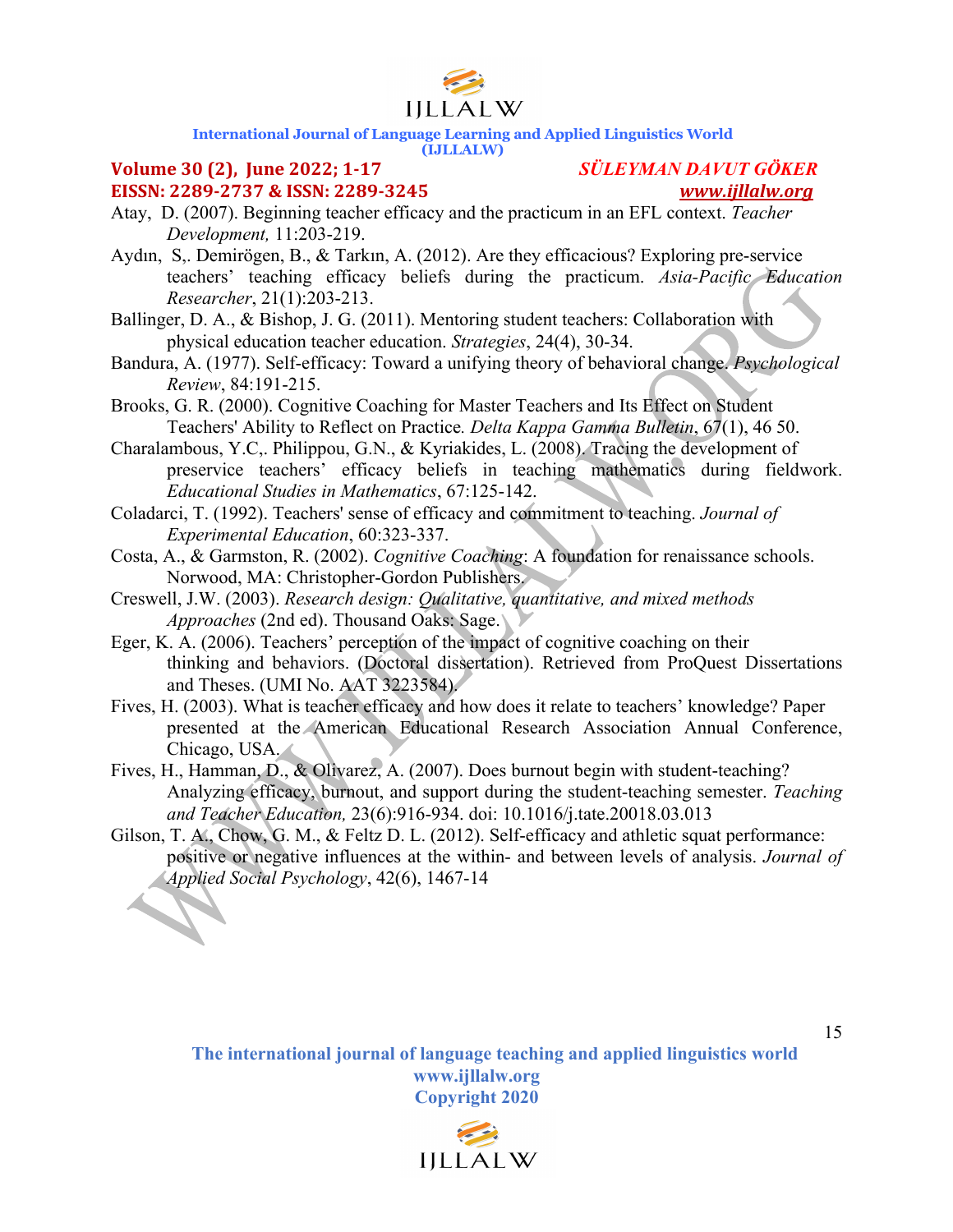

#### **(IJLLALW)**

### **Volume 30 (2), June 2022; 1-17** *SÜLEYMAN DAVUT GÖKER* **EISSN:** 2289-2737 & ISSN: 2289-3245

- Göker, S. D. (199). An Instructional Superviison Model to Develop ELT in Turkey. (Unpublished Phd dissertation), Dokuz Eylül University, Turkey.
- Göker, S. D. (2006). Impact of peer coaching on self-efficacy and instructional skills in TEFL teacher education. *System, An International Journal of Educational Technology and Applied Linguistics.* 34/2 pp. 239-254.
- Göker, S. D. (2012). Reflective leadership in EFL. *Theory and Practice in Language Studies*, 2(8): 1355-1370.
- Göker, S. D. (2016). Use of Reflective Journals in Development of Teachers' Leadership and Teaching Skills. *Universal Journal of Educational Research*, 4(12A): 63-70.
- Göker, S. D. & Bozkuş, K. (2017). Reflective leadership: learning to manage and lead human

organizations. Aida Alvinius (Ed.) *Leadership.* Rijeka: Intech.

- Göker, S. D., & Göker, U, M. (2017). Impact of Reflective Coaching on Development of Teaching Skills of the Teacher Candidates. *European Journal of Education Studies*. 3(10), 330-343.
- Gorrell, J., & Hwang.,Y.S. (1995). A study of self-efficacy beliefs among pre-service teachers in Korea. *Journal of Research and Development in Education*, 28(2):102-105.
- Hobson, A. J., Ashby, P., Malderez, A, & Tomlinson, P. D. (2009). Mentoring beginning teachers: What we know and what we don't. *Teaching and Teacher Education,* 25(1), 207-216.
- Maskey, C. L. (2009). Cognitive Coaching has an exciting place in nursing education. *Teaching and Learning in Nursing,* 4(2), 63-65.
- Mergler, A.G., & Tangen, D. (2010). Using microteaching to enhance teacher efficacy in preservice teachers. *Teaching Education*, 21:199-210.
- Mulholland, J., & Wallace, J. (2001). Teacher induction and elementary science teaching: enhancing self-efficacy. *Teaching and Teacher Education*, 17:243-261.
- Pendergast, D., Garvis, S., & Keogh, J. (2011). Pre-service student-teacher self-efficacy beliefs: an insight into the making of teachers. *Australian Journal of Teacher Education,* 36(12):Article4. doi: 10.14221/ajte.2011v36n12.6
- Ray, T. M. (1998). Implementing the NCTM's standards through cognitive coaching. *Teaching Children Mathematics,* 4(8), 480.
- Ross, J. A. (1992). Teacher efficacy and the effect of coaching on student achievement. *Canadian Journal of Education*, 17:51-65.
- Tabancali, E., & Çelik, K. (2013). The relationship between academic self-efficacy and selffficacy levels of teacher candidates. (English). *International Journal of Human Sciences*,  $10(1)$ , 1167-1184.
- Tschannen-Moran, M., & Woolfolk-Hoy, A. (2001). Teacher efficacy: Capturing an elusive construct. *Teaching and Teacher Education*, 17:783-805.

**The international journal of language teaching and applied linguistics world www.ijllalw.org Copyright 2020**